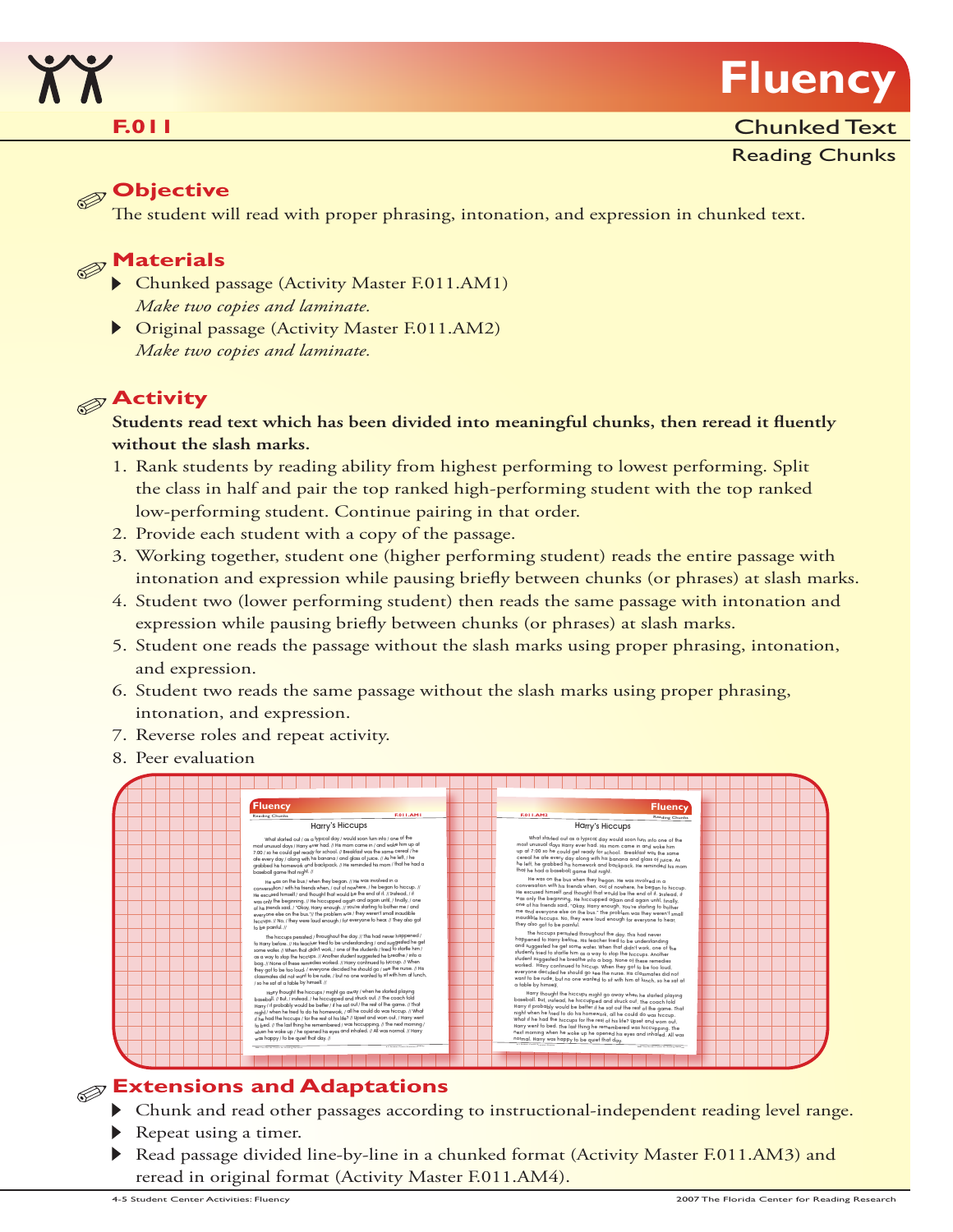

Reading Chunks **F.011.AM1**

### Harry's Hiccups

What started out / as a typical day / would soon turn into / one of the most unusual days / Harry ever had. // His mom came in / and woke him up at 7:00 / so he could get ready for school. // Breakfast was the same cereal / he ate every day / along with his banana / and glass of juice. // As he left, / he grabbed his homework and backpack. // He reminded his mom / that he had a baseball game that night. //

He was on the bus / when they began. // He was involved in a conversation / with his friends when, / out of nowhere, / he began to hiccup. // He excused himself / and thought that would be the end of it. // Instead, / it was only the beginning. // He hiccupped again and again until, / finally, / one of his friends said, / "Okay, Harry enough. // You're starting to bother me / and everyone else on the bus."// The problem was / they weren't small inaudible hiccups. // No, / they were loud enough / for everyone to hear. // They also got to be painful. //

The hiccups persisted / throughout the day. // This had never happened / to Harry before. // His teacher tried to be understanding / and suggested he get some water. // When that didn't work, / one of the students / tried to startle him / as a way to stop the hiccups. // Another student suggested he breathe / into a bag. // None of these remedies worked. // Harry continued to hiccup. // When they got to be too loud, / everyone decided he should go / see the nurse. // His classmates did not want to be rude, / but no one wanted to sit with him at lunch, / so he sat at a table by himself. //

Harry thought the hiccups / might go away / when he started playing baseball. // But, / instead, / he hiccupped and struck out. // The coach told Harry / it probably would be better / if he sat out / the rest of the game. // That night / when he tried to do his homework, / all he could do was hiccup. // What if he had the hiccups / for the rest of his life? // Upset and worn out, / Harry went to bed. // The last thing he remembered / was hiccupping. // The next morning / when he woke up / he opened his eyes and inhaled. // All was normal. // Harry was happy / to be quiet that day. //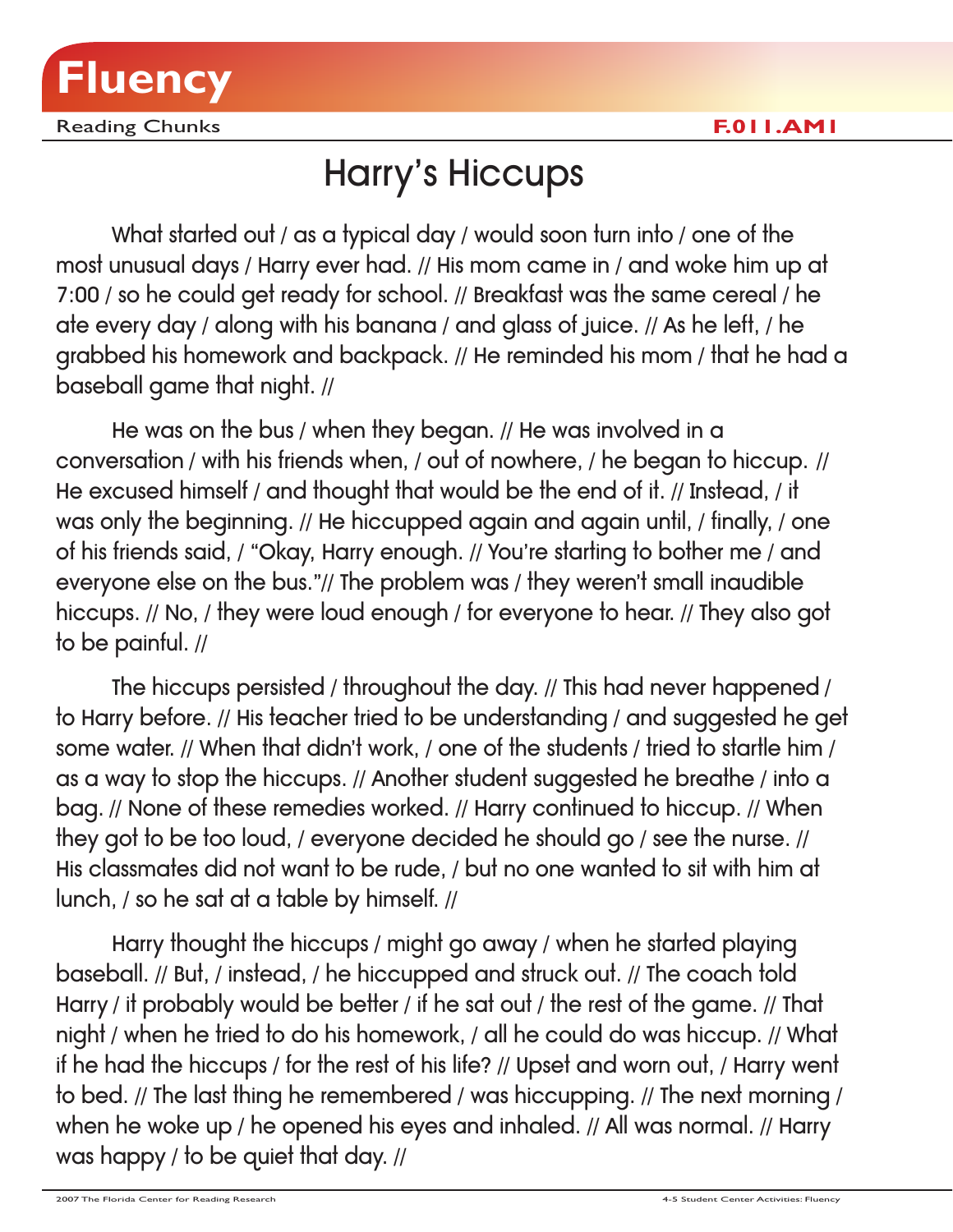

**F.011.AM2** Reading Chunks

### Harry's Hiccups

What started out as a typical day would soon turn into one of the most unusual days Harry ever had. His mom came in and woke him up at 7:00 so he could get ready for school. Breakfast was the same cereal he ate every day along with his banana and glass of juice. As he left, he grabbed his homework and backpack. He reminded his mom that he had a baseball game that night.

He was on the bus when they began. He was involved in a conversation with his friends when, out of nowhere, he began to hiccup. He excused himself and thought that would be the end of it. Instead, it was only the beginning. He hiccupped again and again until, finally, one of his friends said, "Okay, Harry enough. You're starting to bother me and everyone else on the bus." The problem was they weren't small inaudible hiccups. No, they were loud enough for everyone to hear. They also got to be painful.

The hiccups persisted throughout the day. This had never happened to Harry before. His teacher tried to be understanding and suggested he get some water. When that didn't work, one of the students tried to startle him as a way to stop the hiccups. Another student suggested he breathe into a bag. None of these remedies worked. Harry continued to hiccup. When they got to be too loud, everyone decided he should go see the nurse. His classmates did not want to be rude, but no one wanted to sit with him at lunch, so he sat at a table by himself.

Harry thought the hiccups might go away when he started playing baseball. But, instead, he hiccupped and struck out. The coach told Harry it probably would be better if he sat out the rest of the game. That night when he tried to do his homework, all he could do was hiccup. What if he had the hiccups for the rest of his life? Upset and worn out, Harry went to bed. The last thing he remembered was hiccupping. The next morning when he woke up he opened his eyes and inhaled. All was normal. Harry was happy to be quiet that day.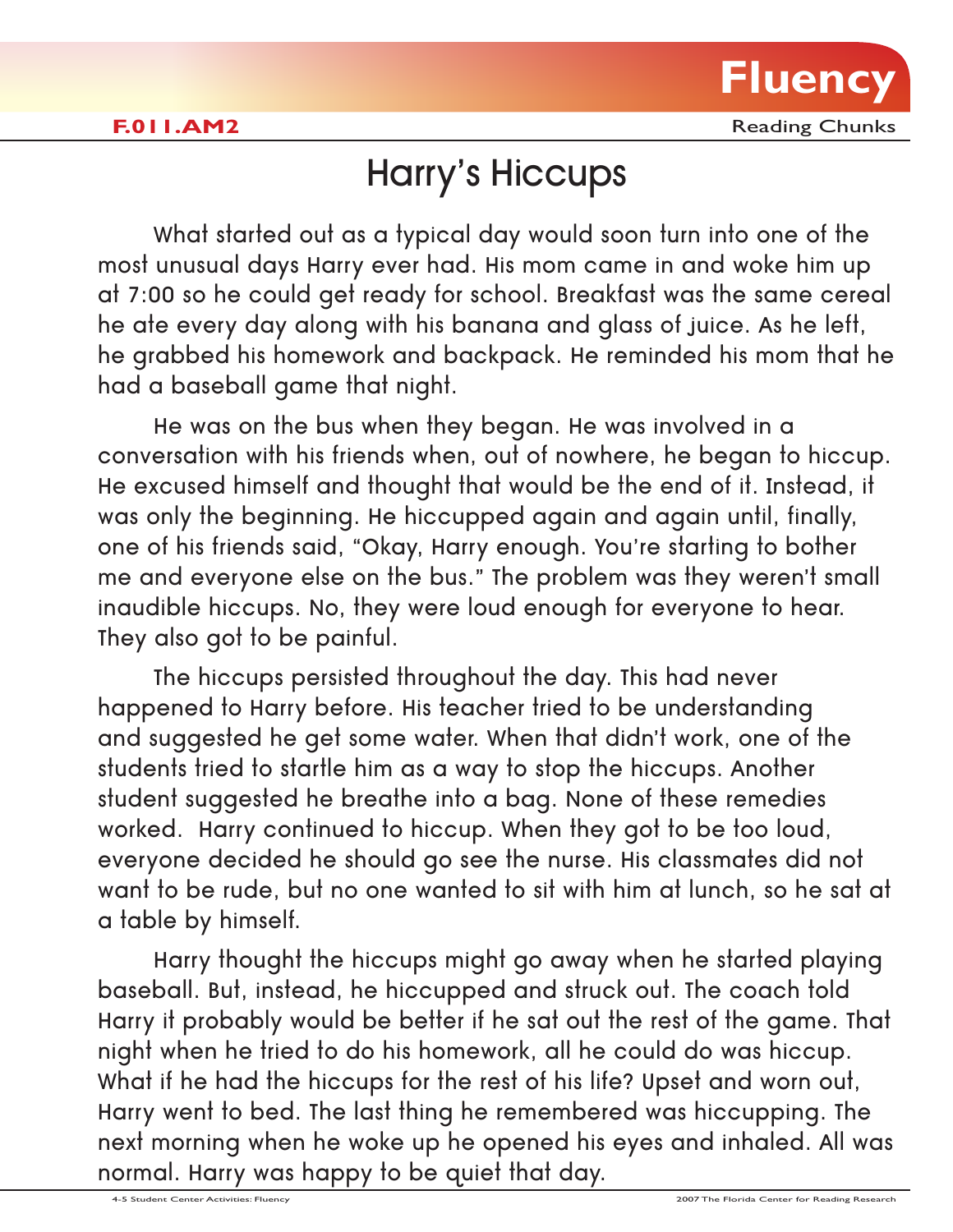

Reading Chunks **F.011.AM3**

## Cooking Up Trouble

Jill and her dad went to the bakery for breakfast. Jill could see the baker placing trays in the massive oven. The baker asked Jill if she would like a tour of the kitchen. Jill smiled and said, "Yes!" The baker demonstrated how the large mixer worked, showed them the oven, and the huge baker's preparation table. Then the baker told them how he combines the ingredients to make the dough. As Jill listened, the glistening switch on the giant mixing machine caught her eye. She extended her hand and flipped the switch. "Whir!" went the machine. The baker, Jill, and her dad tried to dart out of the way. Chocolate cake batter splattered around the room

and all over Jill. The baker lunged toward the machine and turned it off. Jill wanted to cry and was afraid to look at her dad or the baker. Unexpectedly the baker started to laugh. Then, Jill's dad started to laugh. Jill still felt dreadful, but she began to giggle too. Jill's dad sat and had a cup of coffee while Jill cleaned up the chocolate cake batter. When she had completed the job, she asked the baker to accept her apology for making the mess. He smiled and said, "That's okay." Then, he offered her a box to take with her. When she got outside the bakery, she peered in the box to see a huge piece of chocolate cake. Jill smiled.